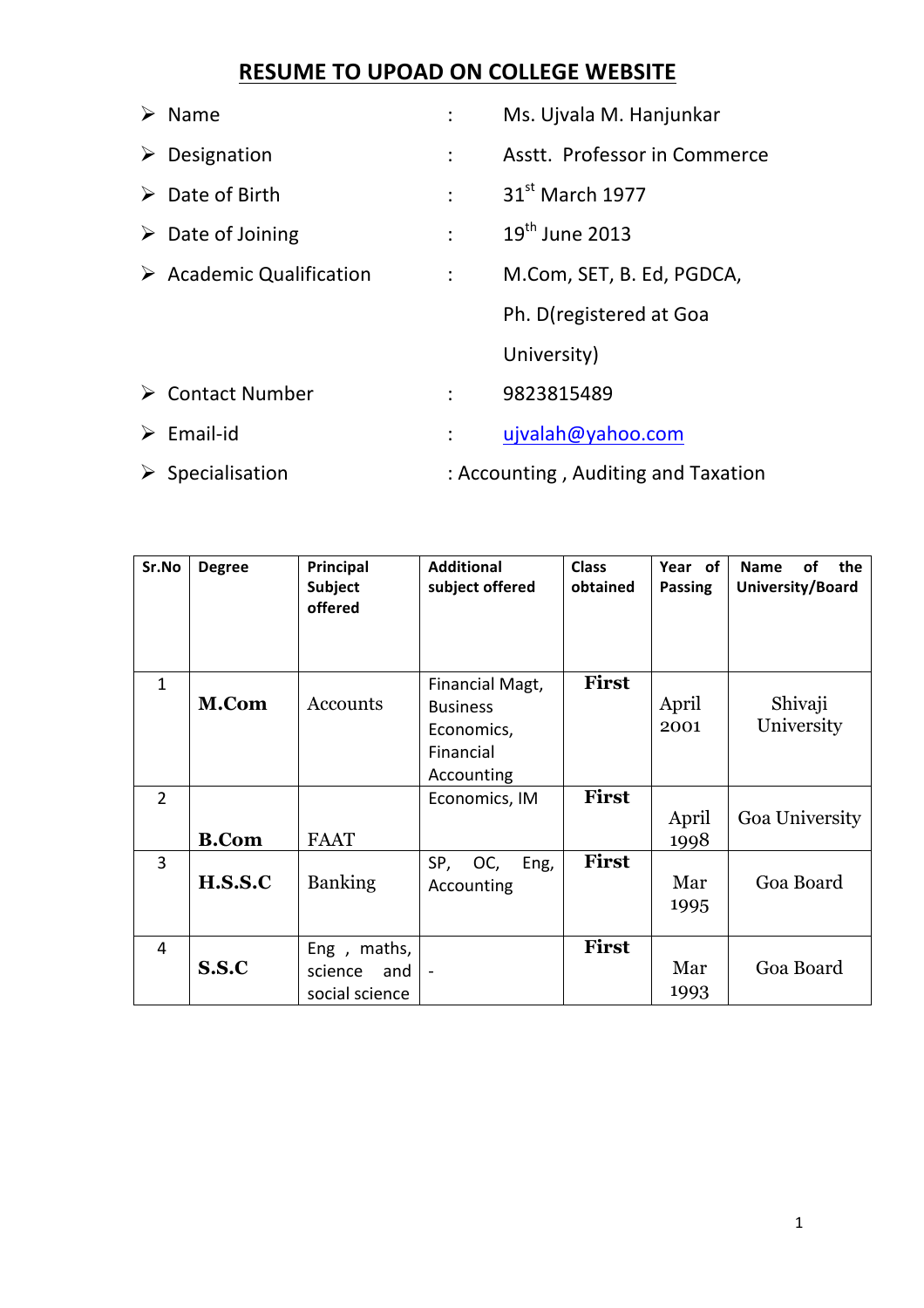| <b>Examinati</b><br>on | <b>Subject</b><br>Specialisation | Month/year Exam held / passed                                          |                                 |               |              |             |
|------------------------|----------------------------------|------------------------------------------------------------------------|---------------------------------|---------------|--------------|-------------|
| <b>SET</b>             | Commerce                         |                                                                        | 13 <sup>th</sup> September 2009 |               |              |             |
| <b>B.Ed</b>            | Maths/Hindi                      | Nirmala<br><b>Institute of</b><br>Education,<br>Altinho,<br>Panaji-Goa | Goa<br>University               | April<br>2004 | 70%<br>(698) | <b>Dist</b> |

## Ø **COMPUTER CERTIFICATIONS:**

| <b>Examination</b> | Board/<br>University | Month/year<br>passed | <b>Class</b> | <b>Subjects Studied</b>                         |
|--------------------|----------------------|----------------------|--------------|-------------------------------------------------|
| P.G.D.C. A         | Goa<br>University    | <b>July 1999</b>     | <b>Dist</b>  | Languages, Pascal,<br>COBOL, SAD, DBMS<br>& BDP |
| <b>DCA</b>         | Goa<br>University    | April 1998           | <b>First</b> | Wordstar, wordpad,<br>Excel                     |

## **7. TEACHING EXPEREINCE: (10 years)**

- Working as a Asstt. Professor in Commerce (contract) in SV'S Sridora Caculo College of Commerce and Management Studies Telang- Nagar, Khorlim – Mapusa, Goa from  $19<sup>th</sup>$  June 2010 to April 2013.
- Worked as a Lecturer (lecture basis) in MES College of Arts and Commerce, Zuarinagar-Goa for the Academic year 2007-2008
- Worked as a Lecturer (contract) in Govt. Polytechnic, Altinho Panaji from  $14^{th}$  June 2008 –  $18^{th}$  June 2010.
- Worked as a Full Time Teacher (Vocational Stream) in Fr. Agnel Higher Secondary School, Pilar-Goa from October 2006-April 2007.
- •Worked as a Full Time Teacher (Vocational Stream) in Peoples Higher Secondary School, Mala Panaji- Goa from September 2007-April 2008.
- Worked as Double Part time Teacher (Vocational Stream) in Peoples Higher Secondary School, Mala Panaji- Goa from August 2004-August 2008.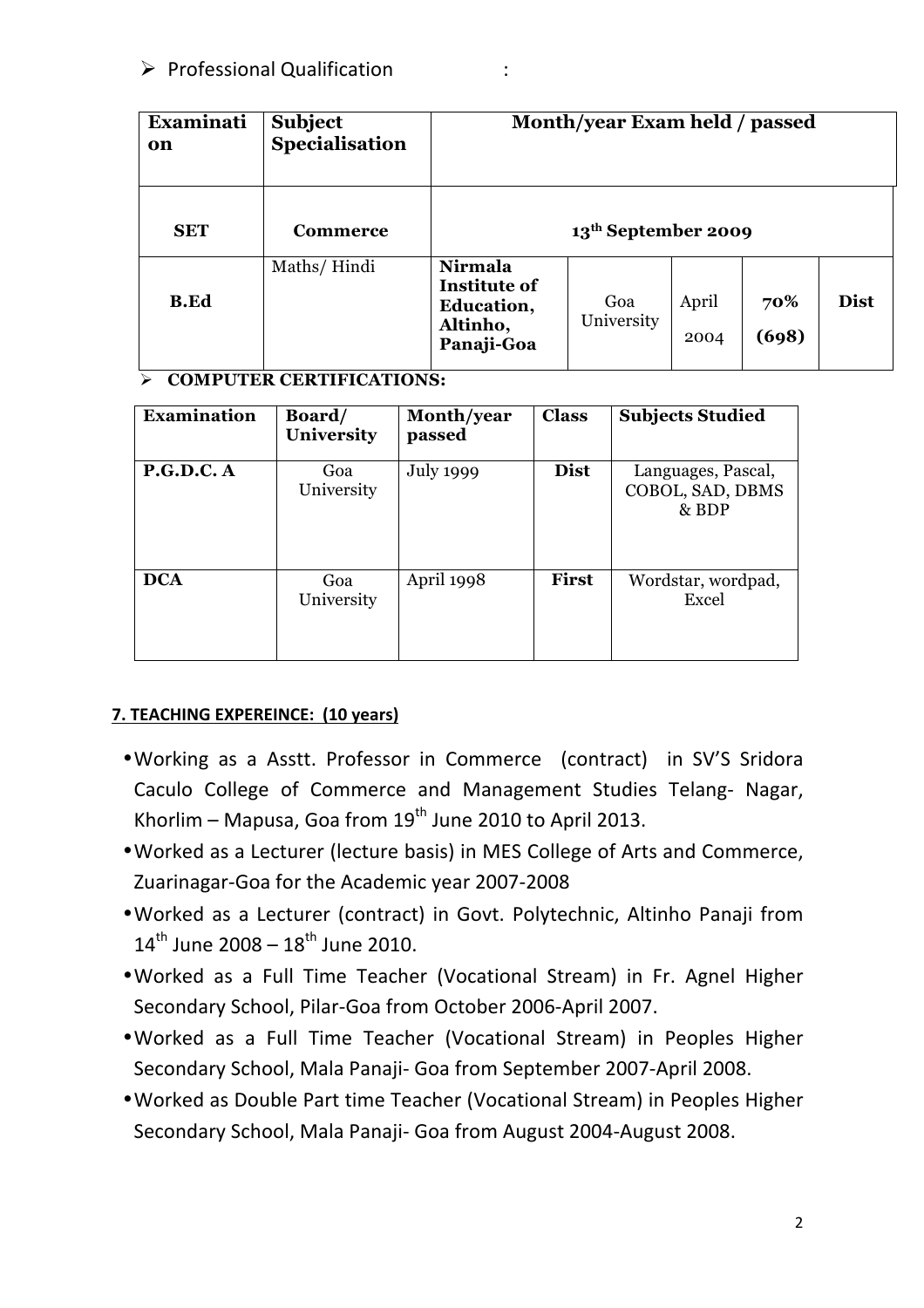8. Subject and Class Taught :

| Sr. No | <b>Class</b>         | <b>Subject</b>                                                       |  |  |
|--------|----------------------|----------------------------------------------------------------------|--|--|
|        | F. Y. B.Com          | 1. General Management                                                |  |  |
|        | S. Y. B. Com         | <b>Financial Accounting</b><br>Retail<br>management/Business Finance |  |  |
|        | T. Y. B. Com         | 2. Accounting - Auditing (Major -III)                                |  |  |
|        | <b>Project Paper</b> | Three (5 students in each group)                                     |  |  |

## Ø **Contribution to College Administration :**

- Worked as invigilator for Examination(internal / External)
- Worked in Examination committee
- Discipline committee
- Daily Time table adjustment
- Worked as Counselor to college students

## Ø **.Member of Academic/Administration committee :**

- Worked as Presiding officer of Internal Complaints Committee
- Worked as chairperson of college Grievance Committee
- Worked as chairperson of Library committee
- Worked as Convenor of ISA committee
- Worked as convenor of Time table committee
- Member of Research and Consultancy Cell
- Member of Research Committee
- Member of Examination committee
- Member of Discipline committee
- Member of Student Council committee
- Worked as Staff Secretary
- Member of Admission committee
- Conducted a talk for T. Y. B. Com Students on Auditing subject on  $18^{th}$ December 2015.

## **ACADEMIC/PROFESSIONAL ACHIEVEMENTS:**

## è **PAPER PUBLICATION :**

## **2015-2016**

1. Published paper titled "Job Satisfaction of Employees in Select Companies: A Study with reference to Pilerene Industrial Estate, GOA", International Journal Of Multidisciplinary Research, ISSN 2277-9302, Vol. IV, Issue 6 , October 2015.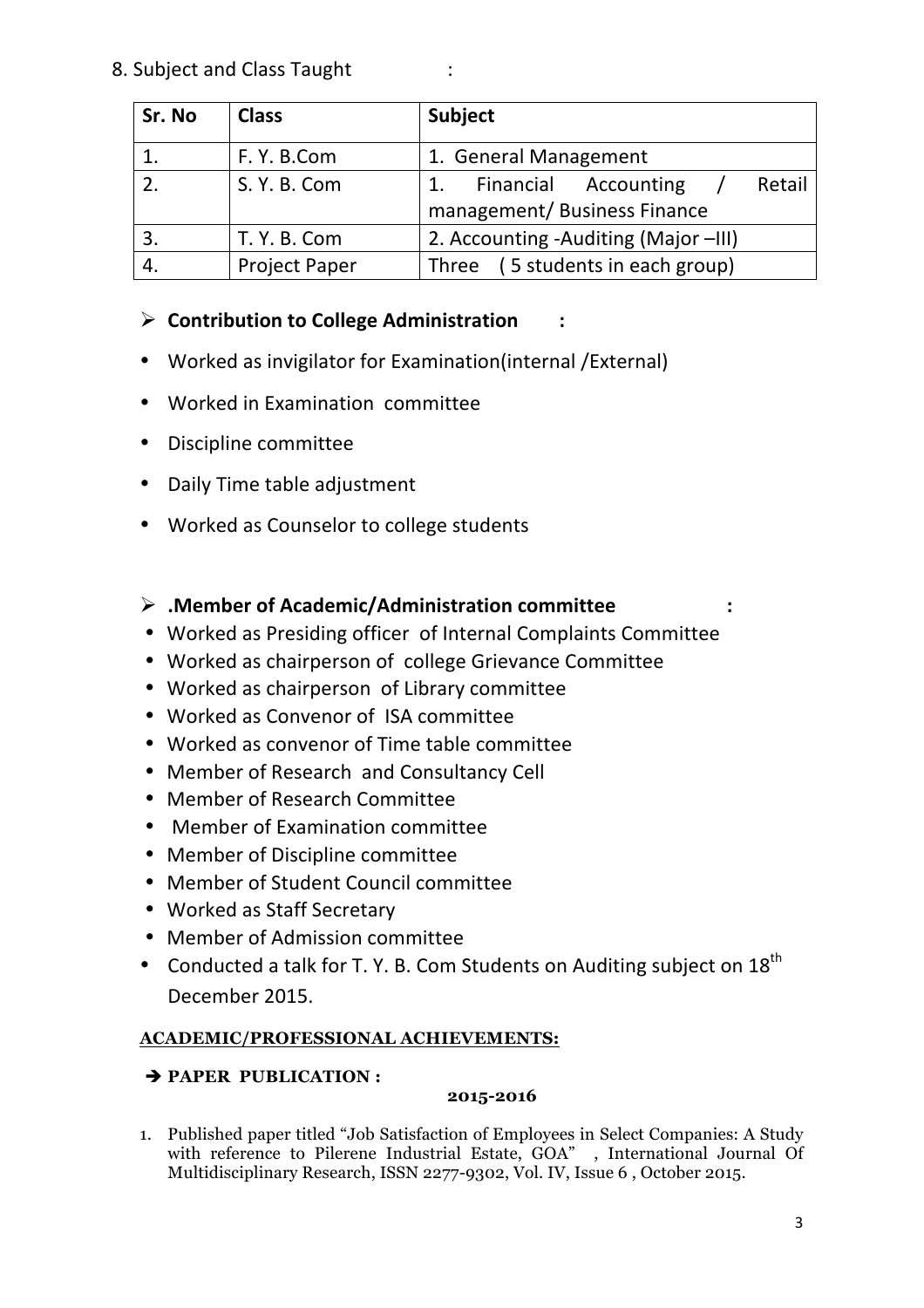#### **2013-2014**

1. Published paper titled "Content analysis of transformational leadership style", Radix International Journal Of Economics & Business Management, ISSN: 2277 – 1018, Volume 3, Issue 5(May. 2014).

## è **PAPER PRESENTATION:**

## **2015-2016**

- 1. *Participated and Presented paper titled "Working of Diary Co-operatives in Goa : A Case Study of Shree Sateri Milk Producer's Co-op Society Ltd., Hasapur Pernem" at National Conference on "Strengthening Co-operative Sector in India: Academicians and Co-operators Interface" organised by D. M's College and Research Centre* on 30<sup>th</sup> and 31<sup>st</sup> October 2015.
- 2. *Participated and Presented paper titled "*"Job Satisfaction of Employees in Select Companies: A Study with reference to Pilerene Industrial Estate, GOA"*at International Seminar on " Issues and Challenges in Commerce, Humanities and Social Sciences " organised by SSPES's Goa Multifaculty college, Dharbandoda* on 17th and 18th October 2015.

### **2013-2014**

3. *Participated and Presented paper titled "Tourism Destination Management in Goa." at International Seminar on "Globalization of Tourism: Opportunities and Challenges" organised by* Narayan Zantye College of commerce, Bicholim on 2nd and 3rd May 2014.

### **2012-2013**

- 1. *Participated and Presented paper titled "Entrepreneurship: A study of tailoring business in Goa." at International conference on "Managing change in Economy" organised by Pacific University, Udaipur, (Rajasthan) from 6th April 2013 to 7th April 2013.*
- 2. *Participated and Presented paper titled "Problems and Prospects of Women Entrepreneurship – A study on Tailoring business in Bardez-Goa" at International seminar on "Emerging Trends in Entrepreneurship" organised by MES , College of Arts & Commerce, Zuarinagar, Goa from 27th to 29th September 2012*.

### è **PARTICIPATION AT THE VARIOUS SEMINARS/WORKSHOPS (STATE, NATIONAL AND INTERNATIONAL LEVEL)**

### **2014-2015**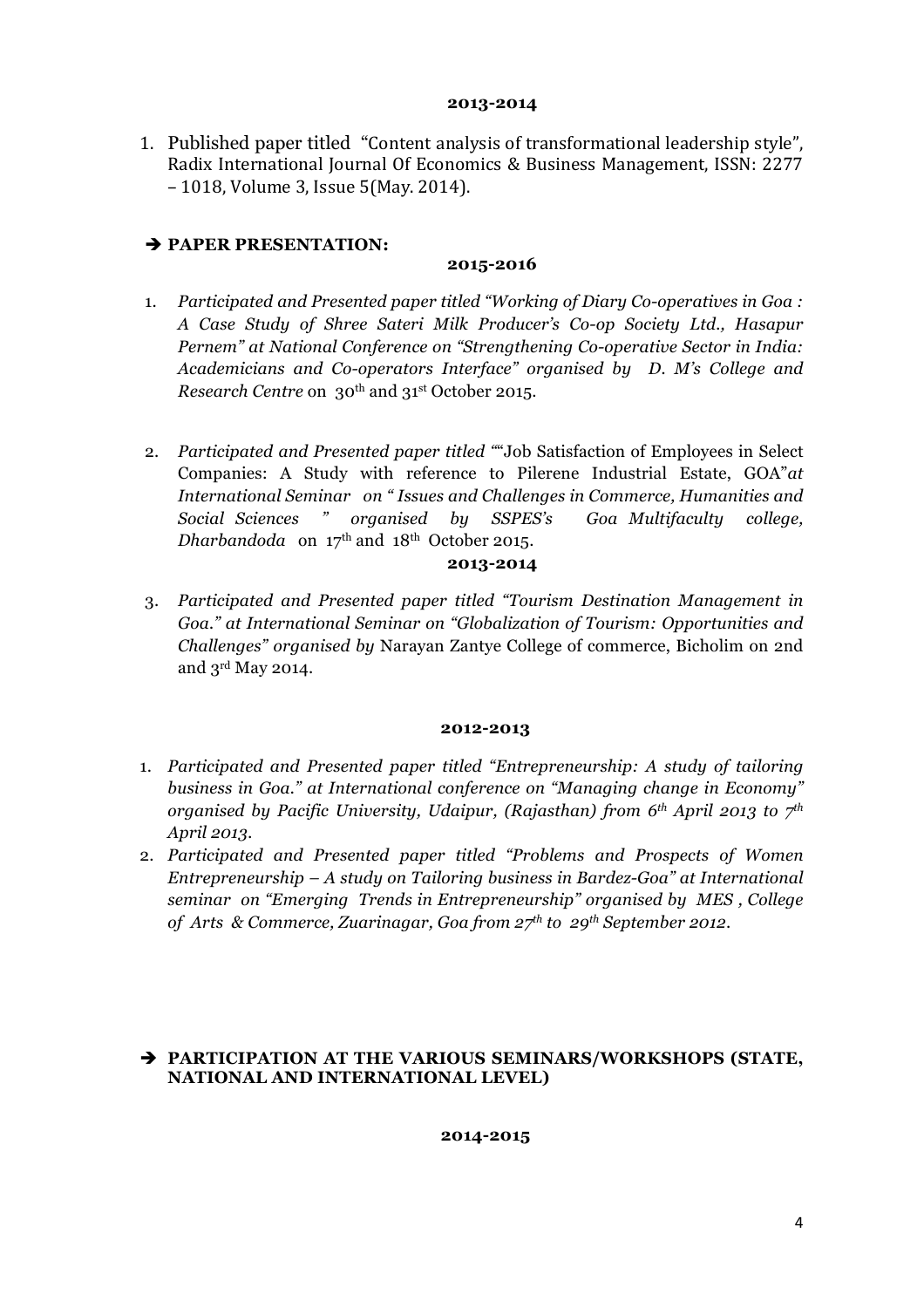1. Participated in Two days workshop Research in Commerce and Management" organised by Zantye College of commerce, Bicholim on 9th August 2014 & 10th August 2014.

### **2013-2014**

- 1. Participated in orientation Programme organised by Goa University from  $25<sup>th</sup>$ March 2013 to 21<sup>st</sup> April 2014.(21 days)
- 2. Participated in one day state level workshop in Accounting organised by GVM's College of Commerce and Economics, Ponda-Goa, on 11th December 2013.
- 3. Participated in *1 day Workshop on "Literature Search"* organised by Narayan Zantye College of commerce, Bicholim, on 16<sup>th</sup> October 2013.
- 4. Participated in one day orientation Programme "Learning to be effective teacher "organised by GVM's College of Commerce and Economics, Ponda-Goa, on 25th August 2013.
- 5. Participated in the workshop on "*FDP on Research Methodology" on organised by St. Aloysisus Institute of Management and Information Technology (AIMIT), Manglore from 29th August 2013 to 31st August 2013. (3 days)*.

### **2012-2013**

- 1. Participated in the *State Level Workshop on "Enhancement of Quality of project Work at Third year B.A/ B.Com undergraduate programmes"* , held at D.M's college of Arts, Science and Commerce and Management Studies on 8th October 2012.
- 2. Participated in the *3 days State Level Workshop on "Research Methodology and SPSS"*, organized by Camel College of Women, Nuvem from 30<sup>th</sup> July 2012 to 1<sup>st</sup> August 2012.

#### **2011-2012**

- 1. Participated in *1 day State Level Seminar on "New Vistas in Commerce Education"*, organised by Damodar College of commerce & Economics, Margao, on 30th March 2012.
- 2. Participated in the *2 days State Level Seminar on "Goa: Yesterday, Today and Tomorrow"* , organized by Sridora Caculo College of Commerce and Management studies, Khorlim -Mapusa, from 27th to 28th January 2012.
- 3. Participated in *1 day National Level Workshop on "e-content Development and*